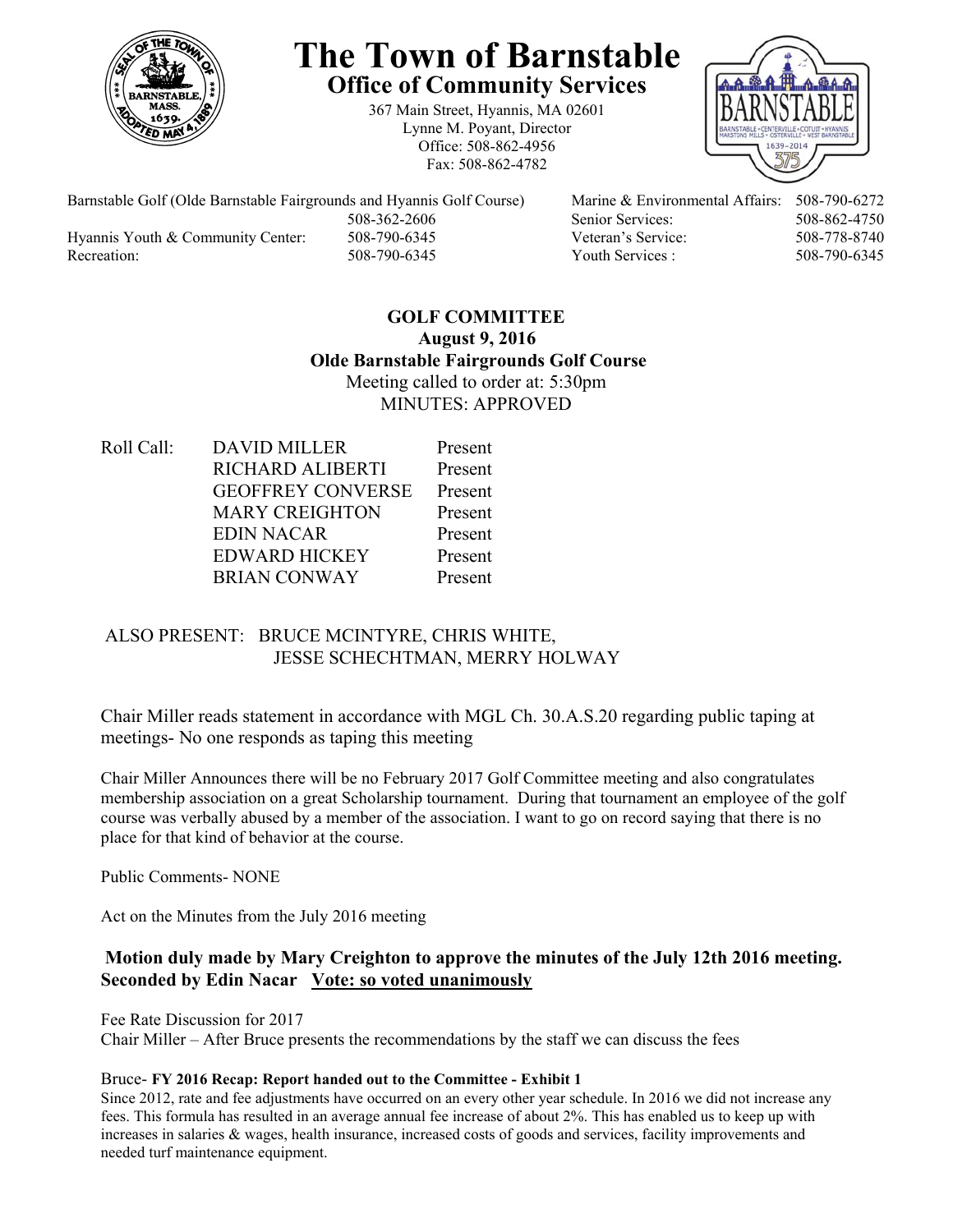Our two courses hosted 70,789 rounds for FY16. This represents a 7% increase in play over last year. The weather last year was excellent for golfing well into the fall. For the first time in the last 3-4 years we had a mild winter followed by a good spring with the exception of April. A full 2/3 or 62.5% of the increase in rounds were played by Annual Pass Holders. Annual Passes run on a calendar year basis. As of August 8 there were a total of 1,141 Pass holders vs. 1,110 last year. All major Pass Holder categories showed an increase over last year except non-resident juniors and nonresident young adults. Annual Pass numbers remain healthy.

As was stated prior to the start of FY16, the budget was aggressive both in terms of revenue projections and expenses. Projected revenues for the year were \$3,117,356. At year's end we had generated \$3,182,978 with revenues exceeding budget by \$65,622 or 2.1%. Golf Management strives to exercise sound fiscal practices but in FY16 we had to deal with several unexpected issues. For example: An irrigation pump motor at OBF burned out this spring. It cost \$7,500 to repair. A second minimum wage increase was made within the same fiscal year totaling \$21,430. We had to make numerous repairs to the HVAC system at the Hyannis clubhouse building totaling over \$5,000. We absorbed these expenses in the operating budget and did not exceed approved expenditures. The staff did an excellent job of monitoring payroll and expenses to ensure we stayed within the approved budget. Overall, considering we had the turf maintenance equipment and capital improvement bond obligations to cover starting in FY16, along with all of the unanticipated expenses, Management views the year as a success.

#### **FY 2017 Current Budget Year**

Once again, as in FY16, the FY17 operating budget is aggressive both in terms of revenue projections and expense levels (Refer to worksheet 1). Olde Barnstable was once again voted by readers of NEGM as one of the top 25 public places to play in New England. This is the  $4<sup>th</sup>$  year in a row we have made the list. This year we cracked the top10! OBF continues to be a destination for avid golfers throughout the region. The Town of Barnstable should be proud of this achievement. 2017 will mark OBF's 25<sup>th</sup> anniversary. Olde Barnstable Fairgrounds opened on April 1, 1992. Golf Management is planning events to celebrate the occasion. This also marks 25 years of the town being in the golf business.

Given the age of both of the Town's two municipal golf course facilities it's not hard to find areas needing repairs and upgrades. Management works hard to find a balance between properly funding the operating budget to continue to maintain the properties to a high standard, covering debt service obligations, replacing equipment, improving the facilities, and administrative support charges. We walk a fine line. The operating budget contains no fluff. Are there areas that need additional funding? Yes there are. Are there things we go without? Absolutely! Once again we are receiving assistance from the general fund by way of covering part of our administrative support charge. This year it is \$149,140. This is allowing us to move forward with much needed capital improvements. We are also using \$96,296 of our reserve account to help balance the budget.

#### **Recommendation:**

In order to achieve sustainability the Golf Management team is proposing a modest increase in Annual Pass rates, select Greens Fee rates and public cart rates. We are not proposing any Greens Fee increases at Hyannis GC. We are proposing a 4% increase to the affected categories (Refer to worksheets  $2 \& 3$ ). This increase mirrors the trend we have followed for many years. It averages out to about 2% per year. The Resident Annual Pass would go up \$40.00. This equates to about \$.77 per week. The Non-Resident Pass would go up \$55.00 or about \$1.06/week. Other Pass Fee category increases are significantly less, in the \$5-\$10 range, including Annual Driving Range Passes.

In 2015 we adjusted greens fee and cart rates to fall more in line with our municipal neighbors & competitors. (Refer to worksheets 4 & 5). Management is recommending a \$2.00-\$3.00 increase on prime time tee times at OBF. We will still be in line with or lower than what our competition is currently charging. We are also recommending a \$1.00 increase on public cart rates. We will be getting a new cart fleet at Hyannis this year and OBF next year. We are anticipating increases in the annual cart lease contracts and most public courses already charge what we are proposing. The Twilight and early back-9 play rate has not been changed in many years. A \$5.00 rate increase during the "in season" is recommended.

The estimated increase in Revenues based upon adopting these recommendations is \$94,200 using FY16 rounds played information (Refer to worksheet 6). This along with a continued aggressive marketing effort can help us achieve our goals and objectives for Barnstable Golf. The Golf Management team asks you to support these recommendations for the rates and fees outlined in this proposal for Barnstable Golf for 2017.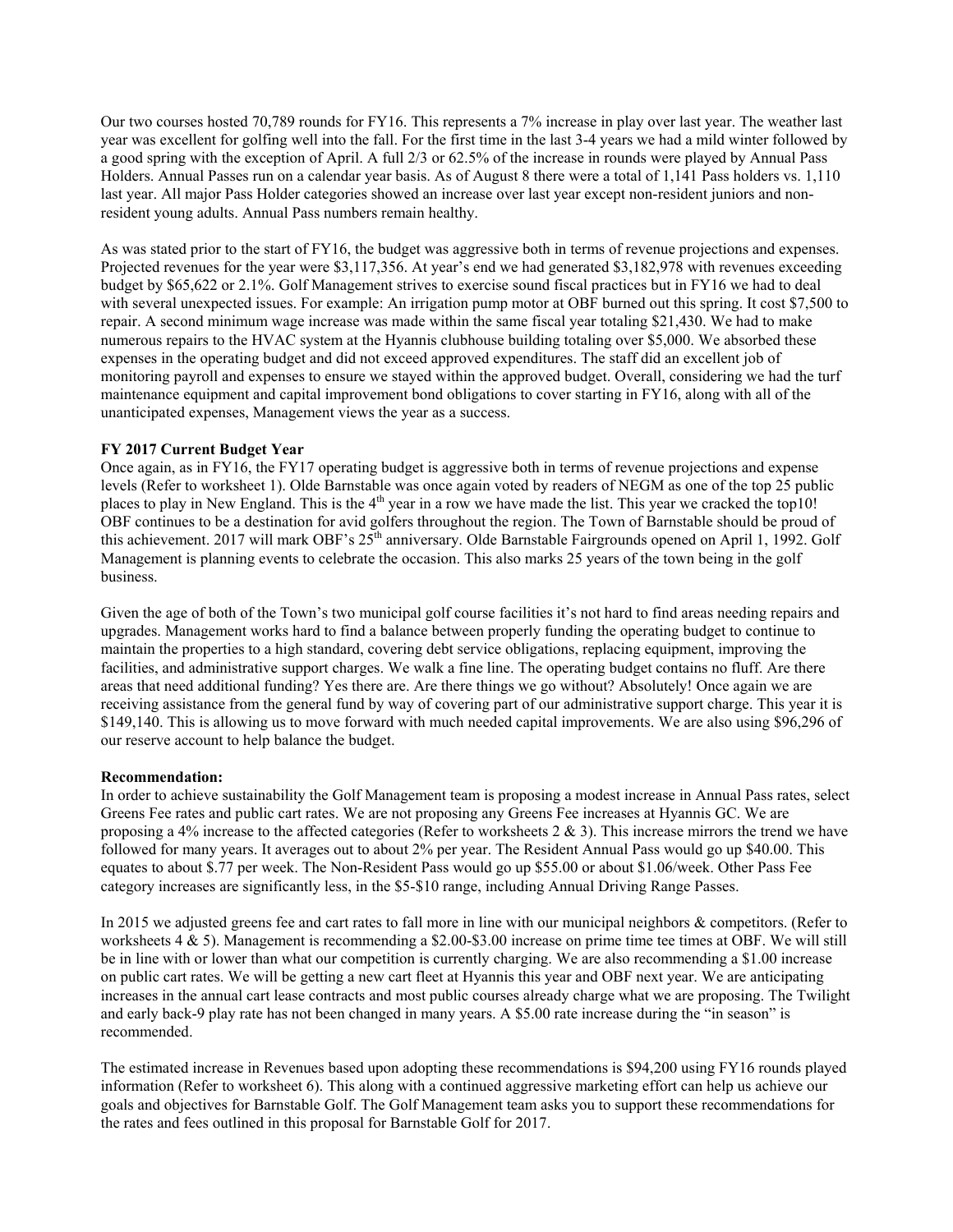Bruce- After meeting with the NGF last month, they went and toured all the municipal/public course on the Cape. They put together and graded facilities on overall quality. Only 2 courses received A grades OBF and Cranberry Valley, Hyannis Golf Course received a C grade.

Chair Miller- The proposal is very close to what we had talked about last month, what about pass holder carts? Bruce- We did not propose a change to pass holder carts.

Edin Nacar- Very good proposal, I do suggest moving more pass holder tee times to Hyannis and open up more daily fee times.

Ricard Aliberti asked about debt service and the \$182k in projects and how the bonds work. Bruce explains how it all works out in the end and hits our budget after Finance gets the bonds they want. Richard Aliberti asked who authorized the Market Analysis. Bruce- The Town Manager, Assistant Town Manager and the Finance Director authorized the Market Analysis.

Brian Conway- Commends Bruce on the presentation, very good job it is a lot to digest. The rationale is also very good for the back up, again very well done.

Mary Creighton- Thank you for the presentation, it is a large amount of information to digest

Chair Miller asks if there is anyone from the public that would like to speak

-Jim Ruane- Asked about the surplus fund and what the state law for Barnstable is.

-Bruce- I will have to do some research and find out for you

 -Chris- During the winter months the Town of Barnstable will draw out of that also -Jim Ruane- asked about the \$149K to the Town of Barnstable and why we get funding from the general fund to pay the Town of Barnstable

Chair Miller asks for a motion to vote next month

# **MOTION TO MOVE 2017 FEE VOTE TO NEXT MONTHS MEETING duly made by Richard Aliberti SECONDED BY Mary Creighton**

## **Vote: 3 No 4 Yes. Motion passes**

Financial Report- Bruce

July was a very good month, we are up \$7500 for the two courses after the month, and we are down 243 rounds. It seems to be a 50/50 split between pass holder and non pass holder. Things are picking up a little more in August; the heat has been a factor. Bruce also gives the free water expense numbers for keeping golfers hydrated.

## Director of Golf Report- Bruce

The National Golf Foundation report will be done by the end of September. I met with Keith and Mark from the Town of Barnstable DPW Admin to go over all the capital projects that are and will be going on at both courses. We hope to have things going out to bid very soon so we can get the work done this winter and have a very minimal impact on the business. Bruce thanks everyone on staff that is here supporting him today.